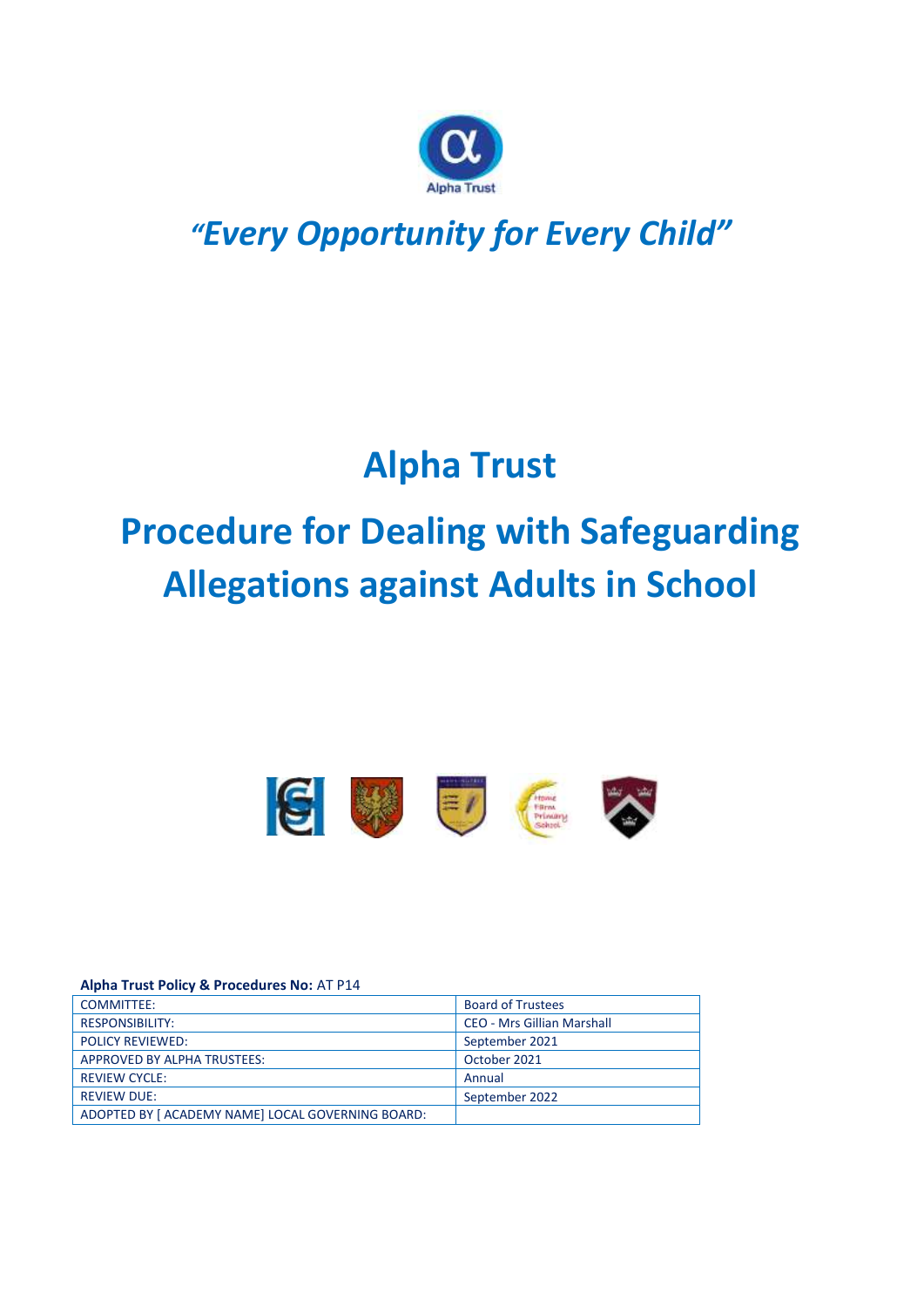

| <b>CONTENTS</b>                             | Page |
|---------------------------------------------|------|
| Introduction<br>$1_{-}$                     | 3    |
| Scope<br>2.                                 | 3    |
| 3. Roles and Responsibilities               | 3    |
| 4. Procedures                               | 4    |
| Suspension and alternatives<br>5.           | 6    |
| Procedures where the harm test is met<br>6. | 7    |
| <b>Internal Procedures</b><br>7.            | 8    |
| 8. Conclusion of safeguarding cases         | 8    |
| 9.<br>Support for those involved            | 10   |
| 10. Confidentiality                         | 11   |
| Appendix A: LADO contact information        | 11   |

*This policy is based on the model policy from Juniper Education, September 2021.*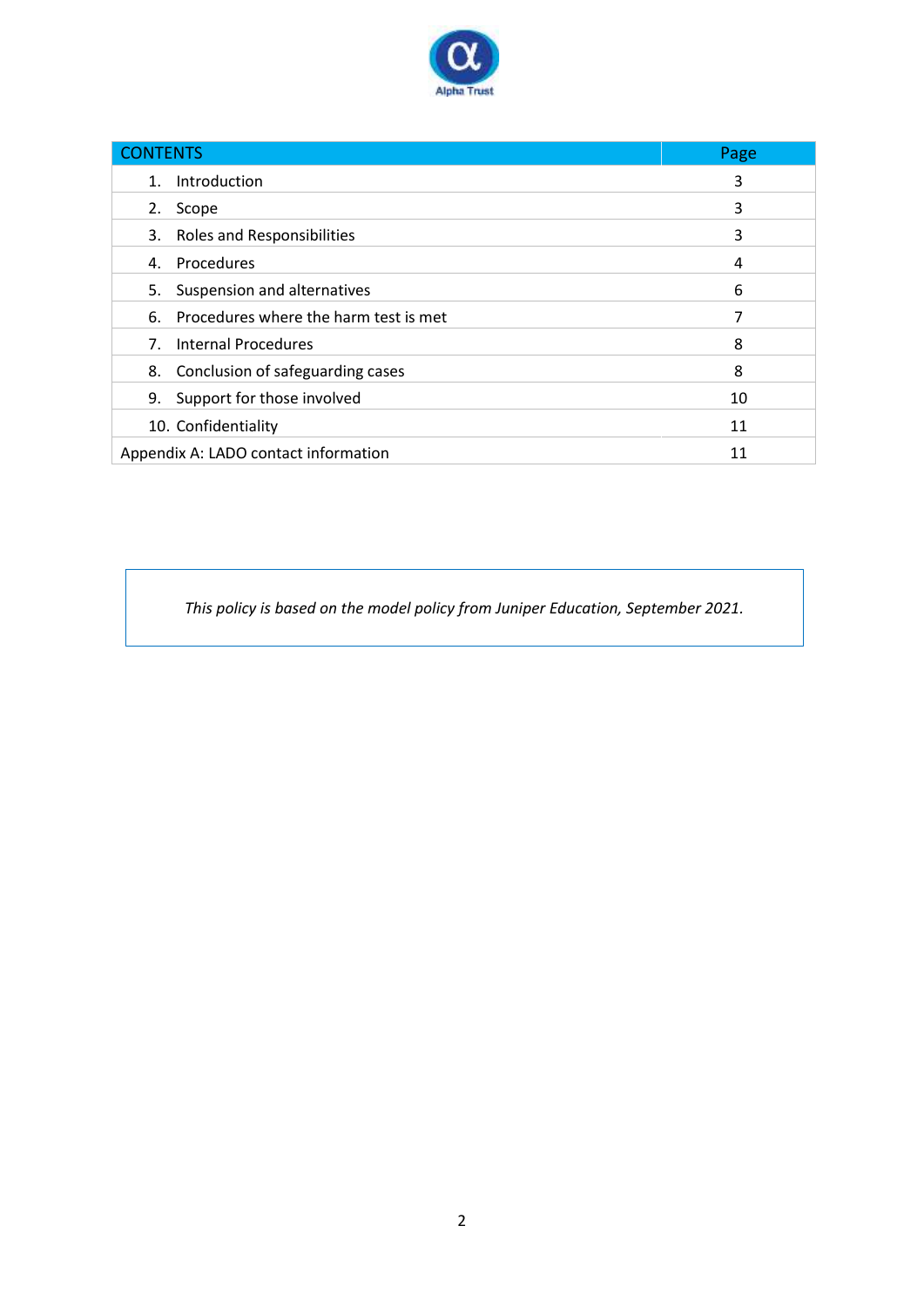

## **Alpha Trust Procedure for Dealing with Safeguarding Allegations against Adults in Schools**

## **1. Introduction**

This Procedure details how safeguarding concerns and allegations against any adults engaged to work in the school will be dealt with. This includes circumstances where the allegation did not take place at the school or on school premises. "Work" includes on a voluntary basis, including as a Trustee or Governor.

These procedures are in accordance with the Department for Education statutory guidance document 'Keeping Children Safe in Education'.

The following principles apply:

- all concerns and allegations will be taken seriously;
- all concerns and allegations will be dealt with appropriately and in liaison with relevant parties, even where they relate to a person who is not an employee;
- all concerns and allegations will be dealt with quickly, and in a fair and consistent manner that provides effective protection for the child, and at the same time, supports the person who is the subject of the allegation.

## **2. Scope**

This Procedure applies when there is a safeguarding concern or allegation in relation to any employee of Alpha Trust, supply and agency staff, volunteers, contractors, Trustees and Trustee or Governors.

The school expects full co-operation and participation by third-party employers/agencies in the operation of this Procedure. The school will ensure that all third-party employers/agencies are notified of this procedure before allowing any individuals employed by them to start work at the school.

The procedures do not apply where they relate to any such person who is no longer working at the school. Allegations against such persons, and historical allegations will be referred to the Police and Local Authority Designated Officer (LADO). The school will co-operate fully with relevant agencies in any investigations into these matters.

## **3. Roles and Responsibilities**

It is everyone's responsibility to safeguard children and everyone has a role to play in identifying concerns, sharing information, taking prompt action and fully co-operating with this Procedure. All adults should make themselves aware of their responsibilities to report concerns as set out in Keeping Children Safe in Education, September 2021.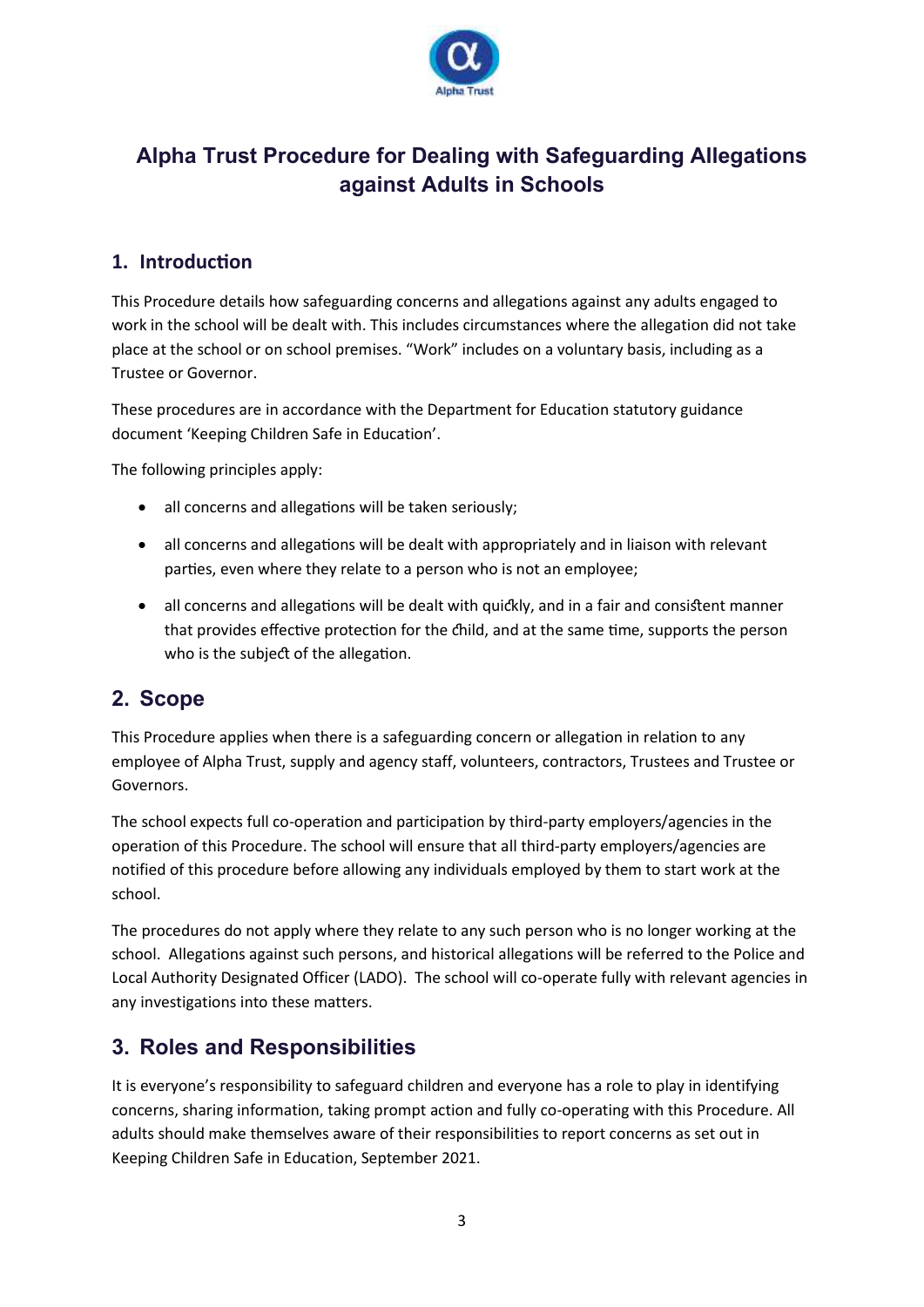

**If anyone has any safeguarding concerns, they must report these immediately, to the Executive Principal/ Principal/ Headteacher/ Head of school, or other senior leader or the Designated Safeguarding Lead ("DSL") or Deputy DSL if the Executive Principal/ Principal/ Headteacher/ Head of school is unavailable, or where concerns relate to the Executive Principal/ Principal/ Headteacher/ Head of school or a Trustee or Governor, to the Chair of Trustees or Governors, or where concerns relate to the chair of Trustees or Governors, to the Vice Chair or where unavailable the safeguarding Trustee or Governor.** 

#### Whistleblowing

Where at any point an individual feels unable to raise an issue with the appropriate person set out above, for example due to the sensitivity of the issue, or feels that their genuine concerns are not being addressed, they may refer to the Whistleblowing Policy. This policy sets out the framework for how issues can be raised confidentially internally, and/or if necessary, outside the management structure of the school to a prescribed body. For safeguarding and child protection allegations, individuals can refer to the Local Authority Designated Officer for child protection (LADO) (the Essex LADO can be contacted on 03330 139797 / [LADO@essex.gov.uk\)](mailto:LADO@essex.gov.uk) or the NSPCC who have a dedicated helpline 0800 028 0285. The line is available from 8:00 AM to 8:00 PM, Monday to Friday and email: [help@nspcc.org.uk.](mailto:help@nspcc.org.uk)

## **4. Procedures**

In some cases, a concern will have been reported to, or discovered by, Social Care, the Police or the Local Authority Designated Officer ("LADO"), who will in turn inform the school (and where appropriate the third-party employer) and will initially lead and direct the investigation. In such cases the school, and where appropriate the third-party employer, will follow the advice and directions of these agencies as set out in Section 6.

Where a concern or allegation is initially reported to the school, the matter will be taken seriously and considered with an open mind. In rare cases, where it appears a person may be an immediate risk to children, or there is suggestion of a possible criminal offence, the matter must be reported to the Police by the school. This should usually be done via the Executive Principal/ Principal/ Headteacher/ Head of school or where unavailable another senior leader or the Designated Safeguarding Lead ("DSL") or Deputy DSL and advice should also be taken from the LADO. In such cases the school will wait for advice from the Police/LADO before taking any further action (see Section 6.).

## **Assessment**

Concerns raised will vary from the serious to relatively low-level issues. The Executive Principal/ Principal/ Headteacher/ Head of school, or Chair of Trustee or Governors where the allegation relates to the Executive Principal/ Principal/ Headteacher/ Head of school, along with the Designated Safeguarding Lead, will make an initial assessment to determine how the matter should be dealt with, ensuring any action is appropriate and proportionate. In many cases this may involve providing additional direction, support or training. However, in cases where misconduct is suspected, the following steps will be followed.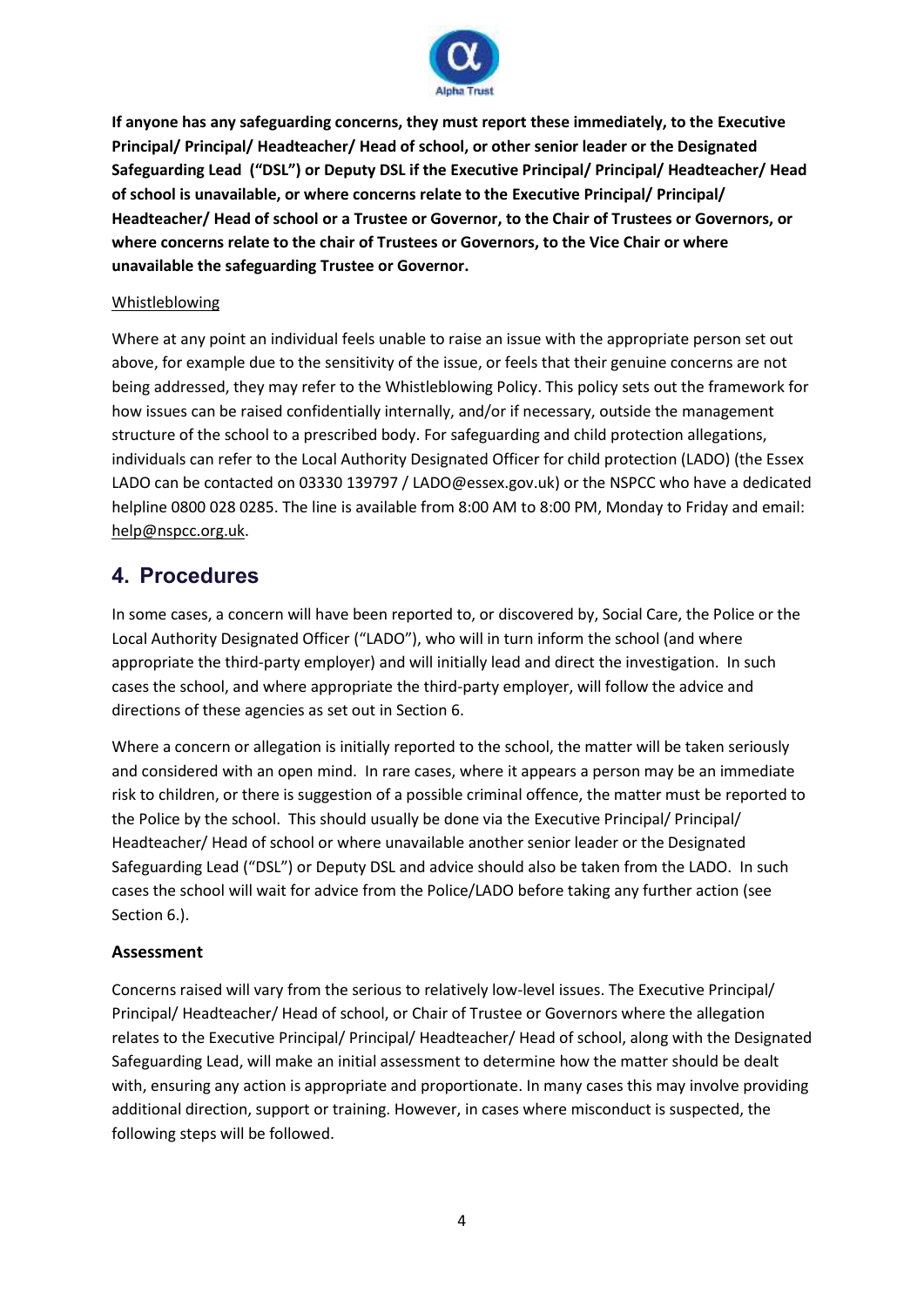

## **Initial investigation**

The Executive Principal/ Principal/ Headteacher/ Head of school, or Chair of Trustee or Governors where the allegation relates to the Executive Principal/ Principal/ Headteacher/ Head of school, will themselves, or arrange for an appropriate person to, be the case manager. The case manager will obtain advice and support as necessary; for example from their human resources provider.

In certain circumstances, such as the lack of appropriate resources within the school or, given the nature or complexity of the allegation, the school may engage an independent investigator to be the case manager.

## Third-party/Agency workers

Where a concern or allegation relates to a person employed by a third party/agency, the case manager will inform, and liaise with the employer/agency. The school will usually take the lead on the investigation but will invite the employer/agency's human resource representative or equivalent person to relevant meetings and keep them informed.

The case manager will carry out a brief initial investigation to gather enough information to establish whether the allegation has foundation and whether the information indicates that a person has met the "harm test", which is that they have:

- behaved in a way that has harmed a child, or may have harmed a child;
- possibly committed a criminal offence against or related to a child;
- behaved towards a child or children in a way that indicates he or she would pose a risk of harm to children.
- behaved or may have behaved in a way that indicates they may not be suitable to work with children

This "harm test" is explained on the Disclosure and Barring service website [GOV.UK](https://www.gov.uk/guidance/making-barring-referrals-to-the-dbs)

The initial investigation will be carried out immediately and will entail:

- making a detailed written, signed and dated record of the information reported;
- asking the person reporting the concern to immediately provide a written statement which should be signed and dated;
- fact checking to establish that the incident could have happened e.g. was the accused person and child in the place mentioned and making a written and dated record.

Parents will be informed immediately if the child is injured or needs medical treatment.

The case manager will not:

- investigate in great depth or ask leading questions;
- interview the accused, children or any witnesses;
- make assumptions or offer alternative explanations;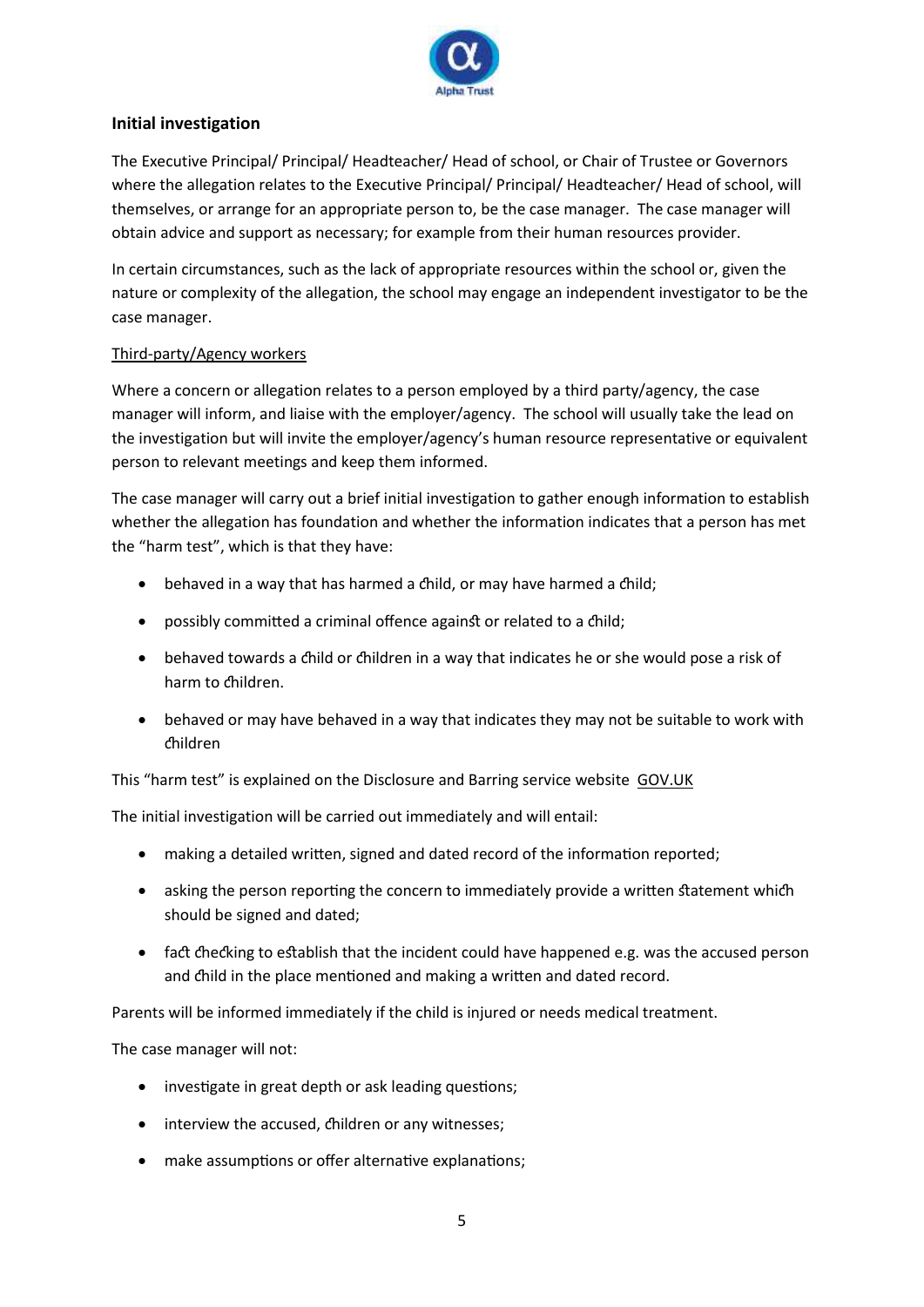

• promise confidentiality, although may give assurance that the information will only be shared on a 'need to know' basis.

If the case manager considers the harm test to have been met, Section 6. of these procedures will then apply.

In many cases, the harm test will not be met, and internal procedures will be followed as set out in Section 7 of these procedures.

## **5. Suspension and alternatives**

On the basis of the facts available at each stage of these procedures, it may be considered appropriate to remove the accused person from certain roles or contexts or from the school entirely where:

- there is cause to suspect a child or other children at the school are at risk of harm:
- the case is so serious that it might be grounds for dismissal;
- allowing the employee to remain at work could hinder the investigatory process; or
- there is a restriction in place such as bail conditions or an interim prohibition order.

The LADO may advise on this matter, but the decision will be made by the school.

## **Employees**

The case manager will undertake a detailed risk assessment and explore all options to avoid suspension such as redeployment or reallocation of duties will be considered. If suspension is considered necessary, the rationale and justification will be recorded in the risk assessment in addition to the alternatives to suspension that were considered and why they were considered not to be appropriate in the circumstances.

The employee will receive written confirmation of their suspension, including written reasons for the suspension, within one working day. They will also be notified of the support available (see section 9. below).

## **Volunteers**

The case manager will make a judgement, based on the nature of the concern or allegation and the evidence available, about whether it is appropriate to stop the volunteer attending school while the investigation is carried out.

## **Third Party/Agency Workers**

The case manager will liaise with the third-party employer/agency to determine whether it is appropriate to redeploy or suspend the supply teacher/contractor, during the investigation. The school will not decide to cease to use the worker entirely until the investigation is complete and an outcome reached.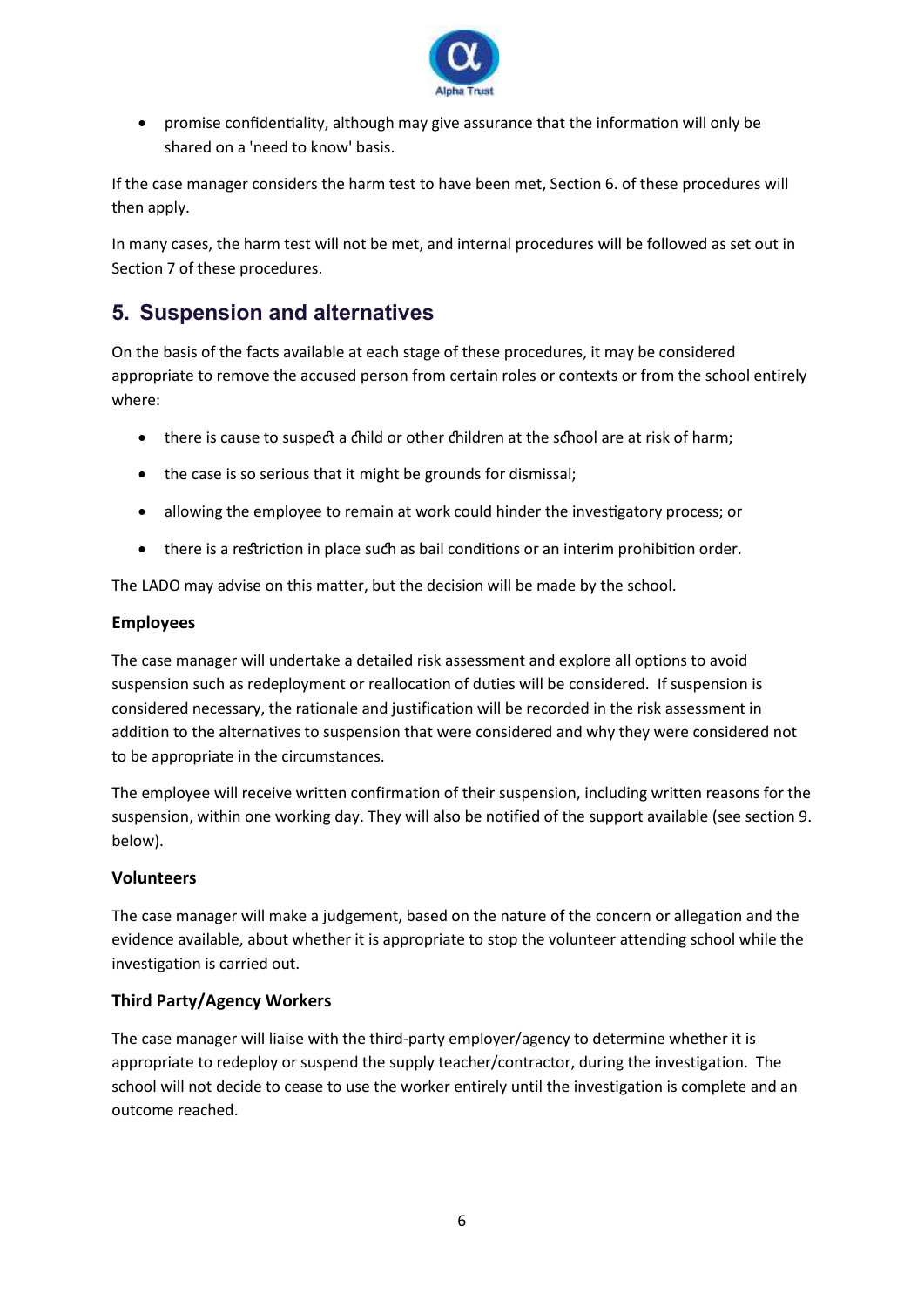

## **Trustee or Governors**

Where appropriate, a Trustee or Governor may be asked to absent themselves from some or all aspects of their functions, or in the most serious cases, and where regulations allow, may be suspended, during an investigation.

All arrangements will be discussed with the person concerned, confirmed in writing and kept under regular review.

## Referrals

A referral will be made the DBS, when an individual is removed from work that is regulated activity where the harm test is satisfied in respect of an individual and there is sufficient evidence to meet the referral criteria: gov.uk - [dbs referrals guidance.](https://www.gov.uk/government/collections/dbs-referrals-guidance--2)

## **6. Procedures where the harm test is met**

The case manager will report the allegation to the LADO within one working day. Failure to report an allegation or concern in accordance with procedures is a potential disciplinary matter.

The LADO will liaise with other agencies such as the Police or Children's Social Care as appropriate, to determine next steps and the school will follow the directions of these agencies.

This may include:

- what, if any, information can be shared with parents and the accused person and at what point;
- provision of further information about a child or children or adults; and
- attendance at a strategy or management planning meeting to share relevant information and plan next steps.

The LADO will advise the school when the agencies involvement is concluded and the matter is handed back to be dealt with through internal procedures, as set out in Section 6.

## Criminal cases

In most cases, internal procedures cannot be applied until the conclusion of police processes. The police should inform the employer and designated officer(s) immediately when a criminal investigation and any subsequent trial is complete, or if it is decided to close an investigation without charge, or not to continue to prosecute the case after the person has been charged. In those circumstances, the designated officer(s) should discuss with the case manager whether any further action, including disciplinary action, is appropriate and, if so, how to proceed. The information provided by the police and/or children's social care services should inform that decision. Where the police are involved, wherever possible the employer should ask the police to obtain consent from the individuals involved to share their statements and evidence for use in the employer disciplinary process.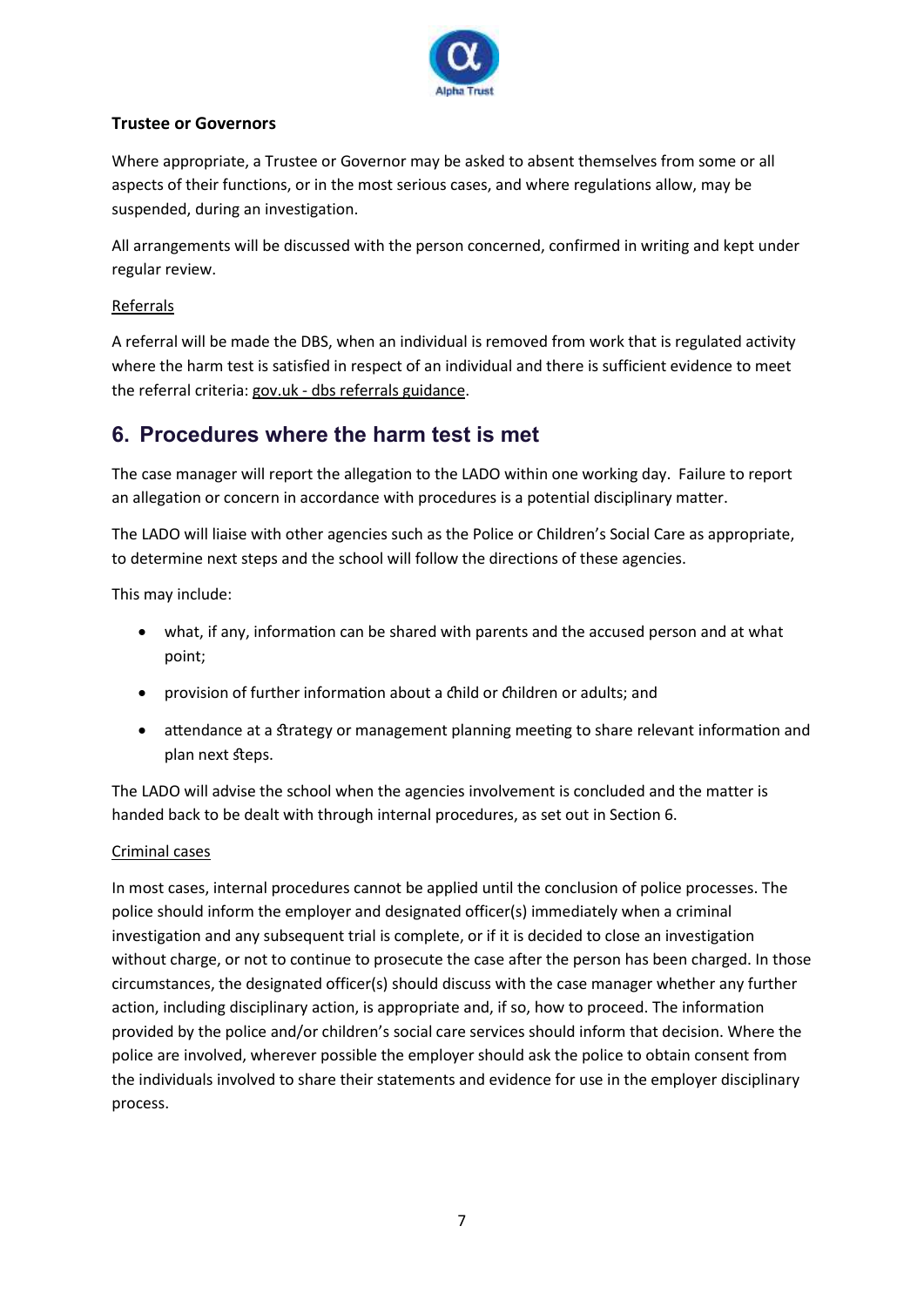

## **7. Internal Procedures**

Internal procedures will be followed where the harm test is not met and where LADO, Social Care and/or Police involvement is concluded and/or it is agreed that the school can follow its internal procedures.

If, at any stage, new information emerges that requires a referral as set out in Section 6, the internal procedures should be held in abeyance and only resumed if agreed with the LADO, children's social care and the Police. Consideration or a review of suspension/alternate arrangements should be also undertaken.

## **Employees**

Where the concern or allegations relates to an employee, the Disciplinary Procedure will be applied. The outcome will be determined and communicated to the employee, and recorded in the child protection records, as set out in Section 8.

## **Volunteers**

Where a concern or allegation relates to a volunteer, the case manager will arrange for an investigation to be carried out. This will involve gathering relevant information and evidence, including speaking to the volunteer.

At the end of the investigation, the outcome will be determined and communicated to the volunteer, and recorded in the child protection records, as set out in Section 8.

Having reached a determination, the case manager will decide whether it is appropriate to allow the individual to continue to volunteer, and if so whether there are any conditions or considerations, such as additional training or supervision.

## **Third party workers, including agency supply teachers and other workers**

In the case of workers who are not employees of the school, their employer is responsible for applying their internal procedures. However, where necessary the school will lead in carrying out investigations, as agencies will not have access to children and other staff to collect facts. In any case, the school will fully co-operate with and provide support as required, to the third-party employer and other agencies. Subject to the outcome of the investigation, the school may decide to cease to engage the worker.

## **Trustees or Governors**

Where a concern or allegation relates to a Trustee or Governor, the Complaints against Trustee or Governors Procedure will be applied. The outcome will be determined and communicated to the Trustee or Governor, and recorded in the child protection records, as set out in Section 8.

## **8. Conclusion of safeguarding cases**

Investigations into allegations will be completed and the outcome recorded, regardless of whether the person involved resigns or otherwise ceases their engagement at the school prior to the conclusion of the investigation or criminal or internal procedures. The individual will be invited to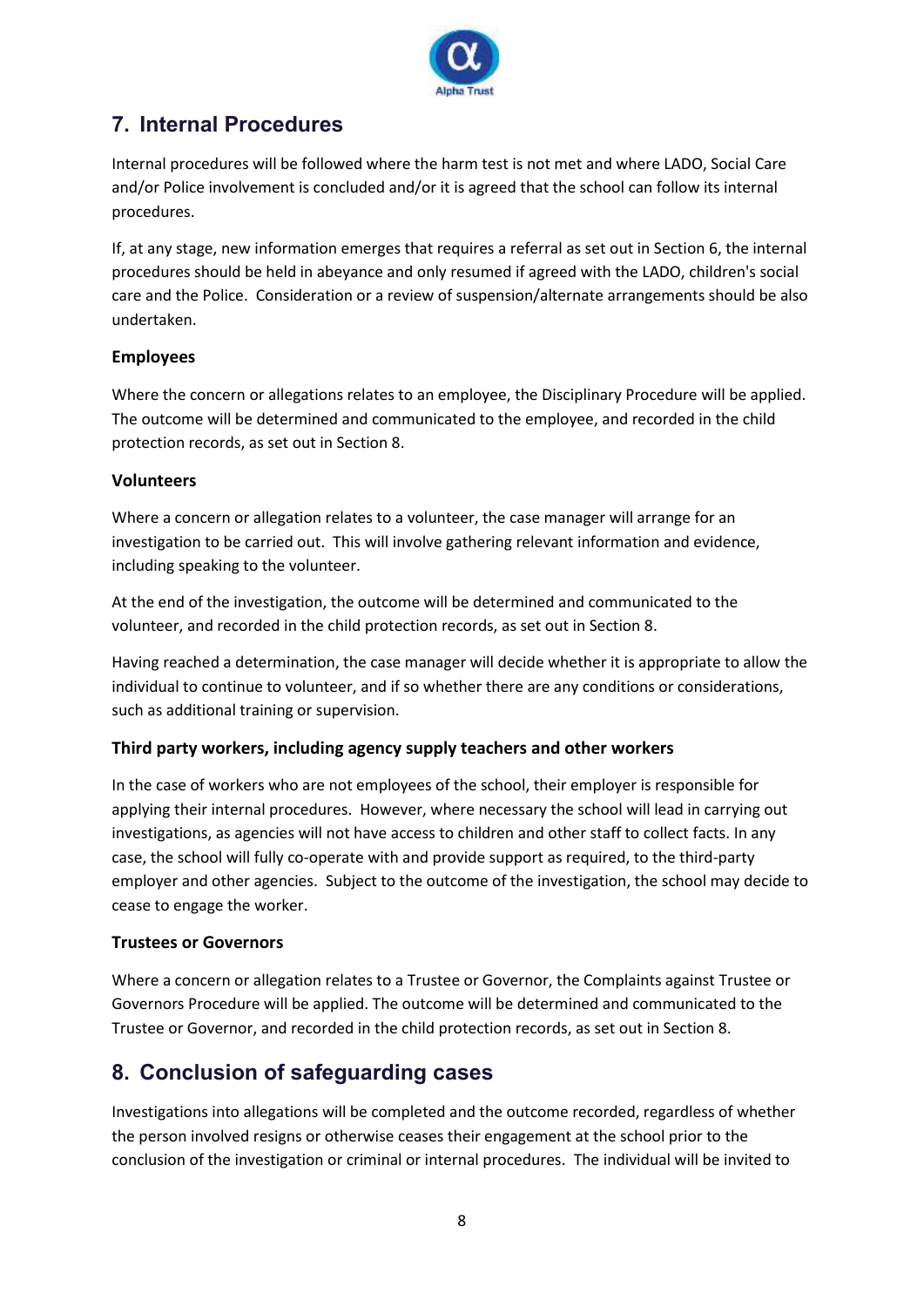

participate in internal procedures at all stages, but they will proceed even if the person declines to co-operate.

Settlement agreements will **not be used** to resolve employee relations matters relating to safeguarding.

The following definitions will be used when determining and recording the outcome of investigations:

- Substantiated: there is sufficient evidence to prove the allegation;
- Malicious: there is sufficient evidence to disprove the allegation and there has been a deliberate act to deceive;
- False: there is sufficient evidence to disprove the allegation;
- Unsubstantiated: there is insufficient evidence to either prove or disprove the allegation. The term, therefore, does not imply guilt or innocence;
- Unfounded: to reflect cases where there is no evidence or proper basis which supports the allegation being made.

## Records and References

Allegations which are found to be malicious will be removed from personnel records. In all other cases, a clear and comprehensive summary of the allegation, details of how the allegation was followed up and resolved, a note of any actions taken and decisions reached will be recorded and retained on the personnel file of the accused and a copy provided to the individual.

The school has a duty to report relevant safeguarding matters in employment/volunteer references in respect of relevant employment/engagement and will do so. Allegations proven to be false, unsubstantiated or malicious will not be included in any references.

The school has an obligation to preserve records which contain information about allegations of sexual abuse for the Independent Inquiry into Child Sexual Abuse (IICSA), for the term of the inquiry. All other records will be retained at least until the accused has reached normal pension age or for a period of 10 years from the date of the allegation if that is longer. Full details can be found in the school's record retention schedule.

## Referrals

A referral to the Disclosure and Barring Service (DBS), and where appropriate the Teacher Regulation Agency, will be made on the conclusion of case where the individual has been removed from working (paid or unpaid) in regulated activity, or would have been removed had they not left.

#### Notifying parents

In line with statutory guidance 'Keeping Children Safe in Education', parents should be kept informed about the progress of the case, only in relation to their child – no information can be shared regarding the staff member.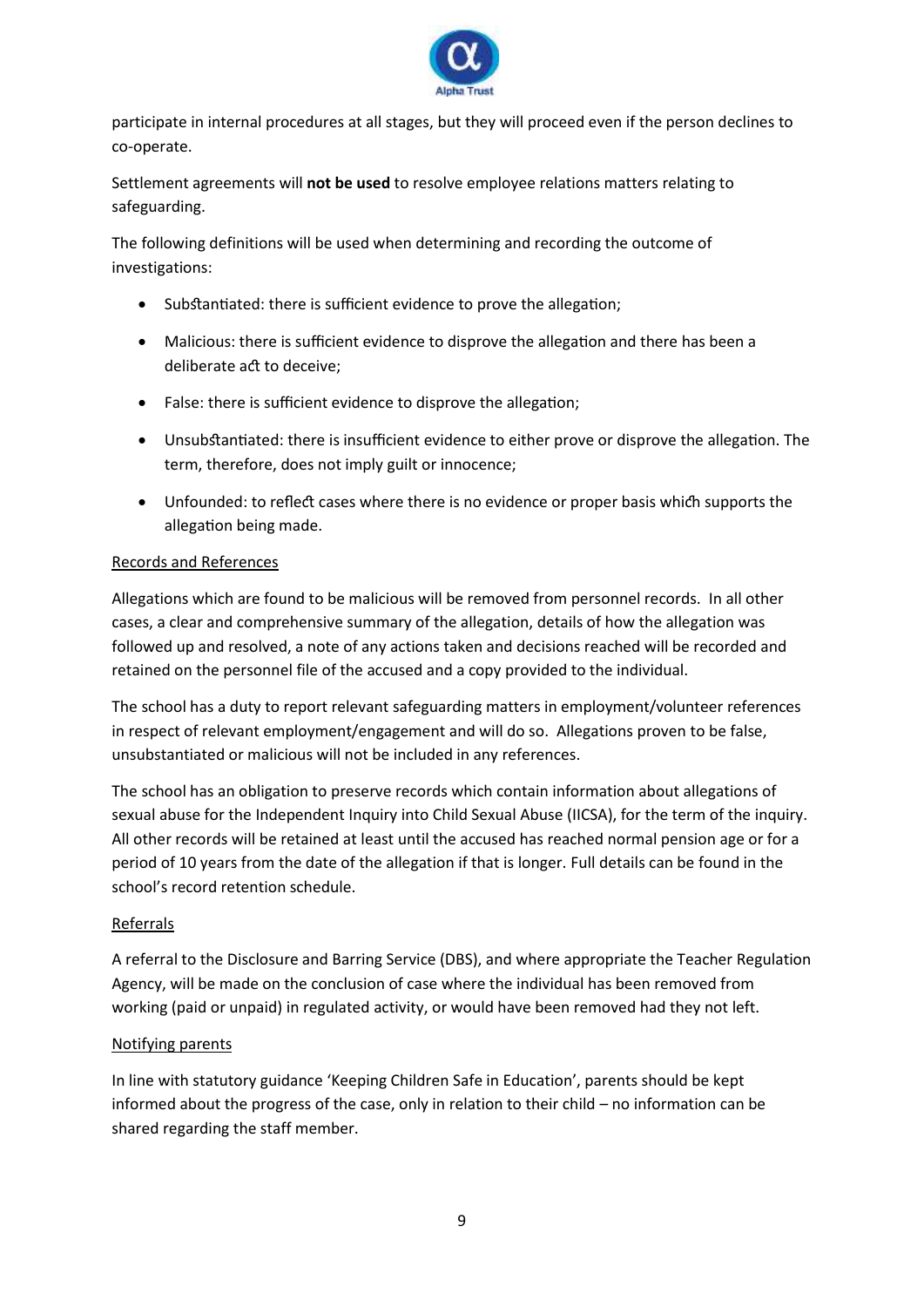

## Return to work

Where it is decided on the conclusion of a case that a person who has been suspended or placed on alternate duties, can return to work, the case manager will consider how best to facilitate this.

Consideration will be given, in consultation with the person, about what help and support should be given. This may include a phased return or a short-term mentor for support and consideration of how the person's contact with the child or children to whom the allegation related can best be managed if they are still a pupil or student.

## Reflections and further action

If an allegation is determined to be false or malicious, the school will liaise with relevant agencies to determine what, if any, further interventions or action may be necessary in respect of the accuser.

In other cases, the school will reflect on its practice and procedures to determine whether there are any improvements to be made.

## **9. Support for those involved**

The school will act to manage and minimise the stress inherent in the allegations process.

- Allegations will be dealt with expeditiously, fairly and thoroughly;
- Individuals will be informed of concerns or allegations as soon as possible and given an explanation of the likely course of action, and updates on progress, unless there is an objection by the children's social care services or the police;
- Employees should contact their trade union representative and have the right of representation by a trade unions representative or work colleague at any formal disciplinary meeting.
- Other individuals should seek appropriate support e.g. citizens advice, their professional body;
- Individuals will be given access to welfare counselling or medical advice where this is appropriate and available. In case of third-party workers, this will be the responsibility of their employer; and
- All individuals subject to alternate work arrangement/suspension will be given a named contact to provide relevant updates regarding events in the workplace and to act as a conduit for information/communication as appropriate. In the case of third-party workers, this will be the responsibility of their employer.
- Parents will be told the outcome subject to any restrictions within the Data Protection Act and where relevant, the Human Rights Act.